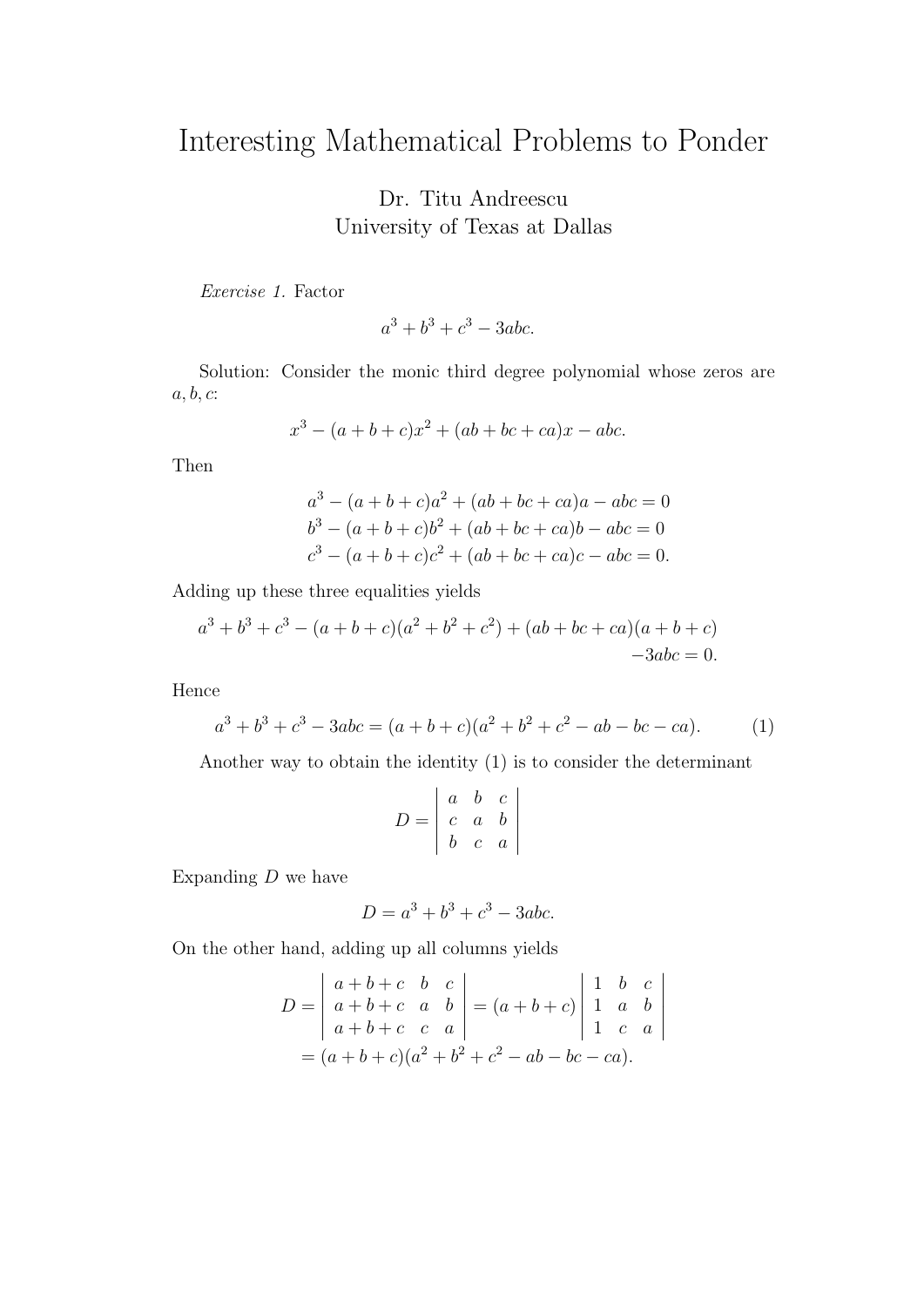Note that the expression

$$
a^2 + b^2 + c^2 - ab - bc - ca
$$

can be also written as

$$
\frac{1}{2} [(a-b)^2 + (b-c)^2 + (c-a)^2].
$$

We obtain another version of the identity (1):

$$
a^{3} + b^{3} + c^{3} - 3abc = \frac{1}{2}(a+b+c)\left[ (a-b)^{2} + (b-c)^{2} + (c-a)^{2} \right].
$$
 (2)

This form leads to a short proof of the AM-GM inequality for three variables. Indeed, from  $(2)$  it is clear that if  $a, b, c$  are nonnegative, then variables. Indeed, from (2) it is clear that if  $a, b, c$  are nonnegative, then  $a^3 + b^3 + c^3 \ge 3abc$ . Now, if  $x, y, z$  are positive numbers, taking  $a = \sqrt[3]{x}$ ,  $a + b + c \geq 3abc.$ <br>  $b = \sqrt[3]{y}, c = \sqrt[3]{z}$  yields

$$
\frac{x+y+z}{3} \ge \sqrt[3]{xyz},
$$

with equality if and only if  $x = y = z$ .

*Exercise 2.* Find the minimum of  $3^{x+y}(3^{x-1} + 3^{y-1} - 1)$  over all pairs  $(x, y)$  of real numbers.

Solution: Let  $f(x, y) = 3^{x+y}(3^{x-1} + 3^{y-1} - 1)$ . We have

$$
3f(x,y) + 1 = 3^{2x+y} + 3^{x+2y} + 1 - 3 \cdot 3^{x+y},
$$

which is of the form  $a^3 + b^3 + c^3 - 3abc$ , where  $a = \sqrt[3]{3^{2x+y}}$ ,  $b = \sqrt[3]{3^{x+2y}}$ , and  $c = 1$  are all positive real numbers. From (2) it follows that  $3f(x, y) + 1 \ge 0$ for all  $x, y \in \mathbb{R}$ , with equality if and only if  $x = y = 0$ . Hence the minimum of  $f(x, y)$  is  $-\frac{1}{3}$  $\frac{1}{3}$ .

The same conclusion follows directly from the AM-GM inequality, because

$$
3^{2x+y-1} + 3^{x+2y-1} + 3^{-1} \ge 3\sqrt[3]{3^{2x+y-1+x+2y-1-1}} = 3^{x+y},
$$

implying

$$
3^{2x+y-1} + 3^{x+2y-1} - 3^{x+y} \ge -\frac{1}{3}.
$$

Hence

$$
3^{x+y}(3^{x-1}+3^{y-1}-1) \ge -\frac{1}{3},
$$

for all real numbers x, y, with equality if and only if  $2x+y-1 = x+2y-1$  $-1$ , i.e.  $x = y = 0$ .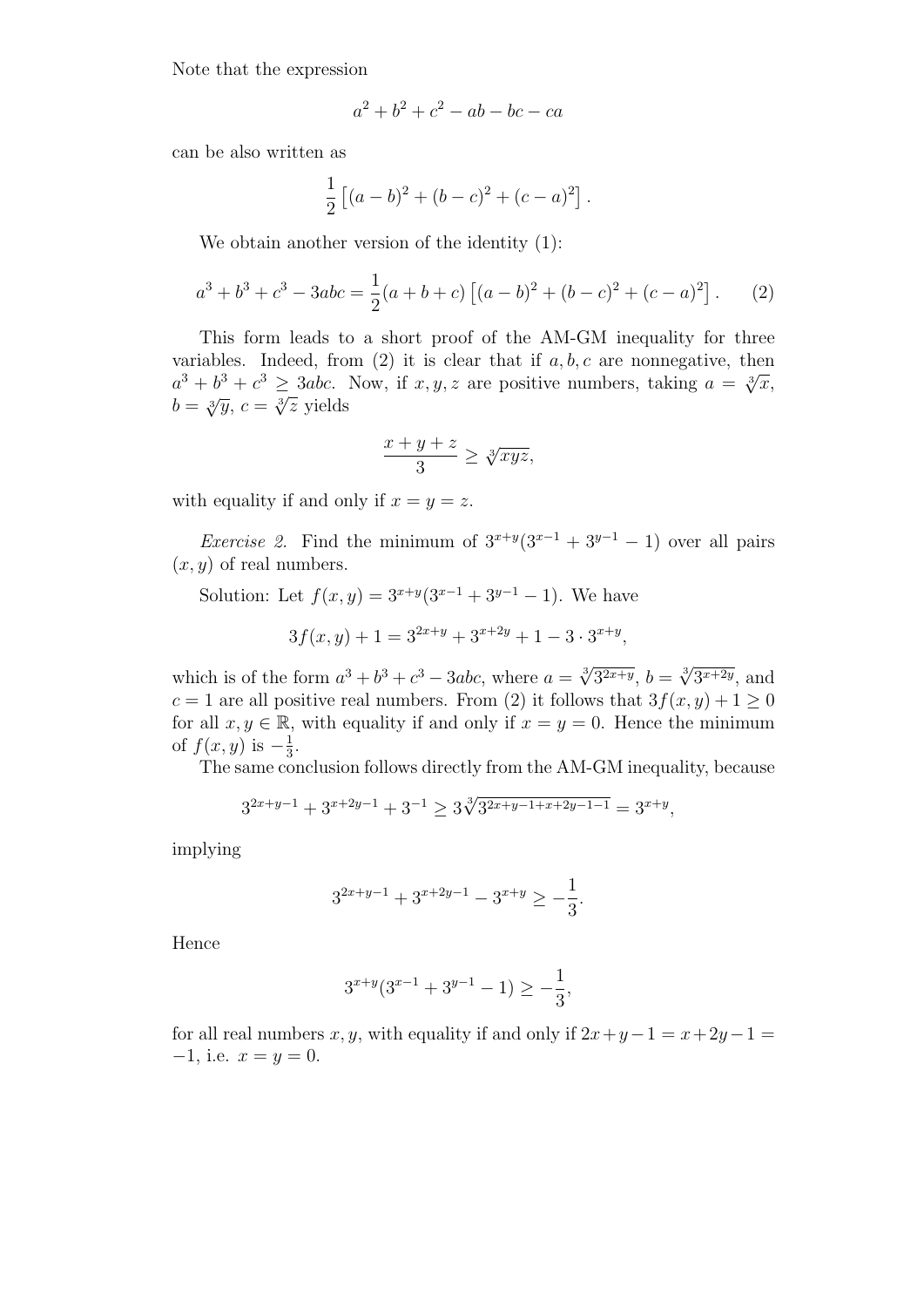*Exercise* 3. If  $a + b + c = 0$ , then  $a^3 + b^3 + c^3 = 3abc$ .

Solution: Follows immediately from (2).

Problem 1. Simplify

$$
(x+2y-3z)3 + (y+2z-3x)3 + (z+2x-3y)3.
$$

Solution: Setting  $x + 2y - 3z = a$ ,  $y + 2z - 3x = b$ ,  $z + 2x - 3y = c$ , we have  $a + b + c = 0$ , and from Exercise 2 it follows that  $a^3 + b^3 + c^3 = 3abc$ . Hence the given expression is equal to

$$
3(x + 2y - 3z)(y + 2z - 3x)(z + 2x - 3y).
$$

Problem 2. Let a, b, c be complex numbers. Prove that  $a^2b + b^2c + c^2a =$  $ab^2 + bc^2 + ca^2$  if and only if  $a = b$ ,  $orb = c$ , or  $c = a$ .

Solution: Because  $(a - b) + (b - c) + (c - a) = 0$ ,

$$
(a-b)3 + (b-c)3 + (c-a)3 = 3(a - b)(b - c)(c - a),
$$

so assuming  $a^2b + b^2c + c^2a = ab^2 + bc^2 + ca^2$  yields

$$
3(a-b)(b-c)(c-a) = a3 - b3 + b3 - c3 + c3 - a3 - 3[(a2b + b2c + c2a)-(ab2 + bc2 + ca2)] = 0.
$$

Then  $a = b$ , or  $b = c$ , or  $c = a$ . The converse follows immediately.

The conclusion of the problem follows directly from

$$
(a - b)(b - c)(c - a) = abc - (a2b + b2c + c2a) + (ab2 + bc2 + ca2)] - abc
$$
  
=  $(ab2 + bc2 + ca2) - (a2b + b2c + c2a).$ 

Problem 3. Let  $x, y, z$  be distinct real numbers. Prove that

$$
\sqrt[3]{x-y} + \sqrt[3]{y-z} + \sqrt[3]{z-x} \neq 0.
$$

Solution: Assume the contrary, and let  $\sqrt[3]{x-y} = a$ ,  $\sqrt[3]{y-z} = b$ ,  $\sqrt[3]{z-x} = b$ c. Then  $a+b+c=0$ , and, from Exercise 2,  $a^3+b^3+c^3=3abc$ . This yields

$$
0 = (x - y) + (y - z) + (z - x) = 3\sqrt[3]{x - y}\sqrt[3]{y - z}\sqrt[3]{z - x} \neq 0,
$$

a contradiction. The problem is solved.

Problem 4. Let r be a real number such that  $\sqrt[3]{r} - \frac{1}{\sqrt[3]{r}} = 2$ . Find  $r^3 - \frac{1}{r^3}$  $\frac{1}{r^3}$ . (UWW Mathmeet, 2003)

Solution: With  $a = \sqrt[3]{r}$ ,  $b = -\frac{1}{\sqrt[3]{r}}$ ,  $c = -2$ , we have again  $a + b + c = 0$ , hence  $a^3 + b^3 + c^3 = 3abc$ . This yields

$$
r - \frac{1}{r} - 8 = 3\sqrt[3]{r} \left(-\frac{1}{\sqrt[3]{r}}\right)(-2),
$$